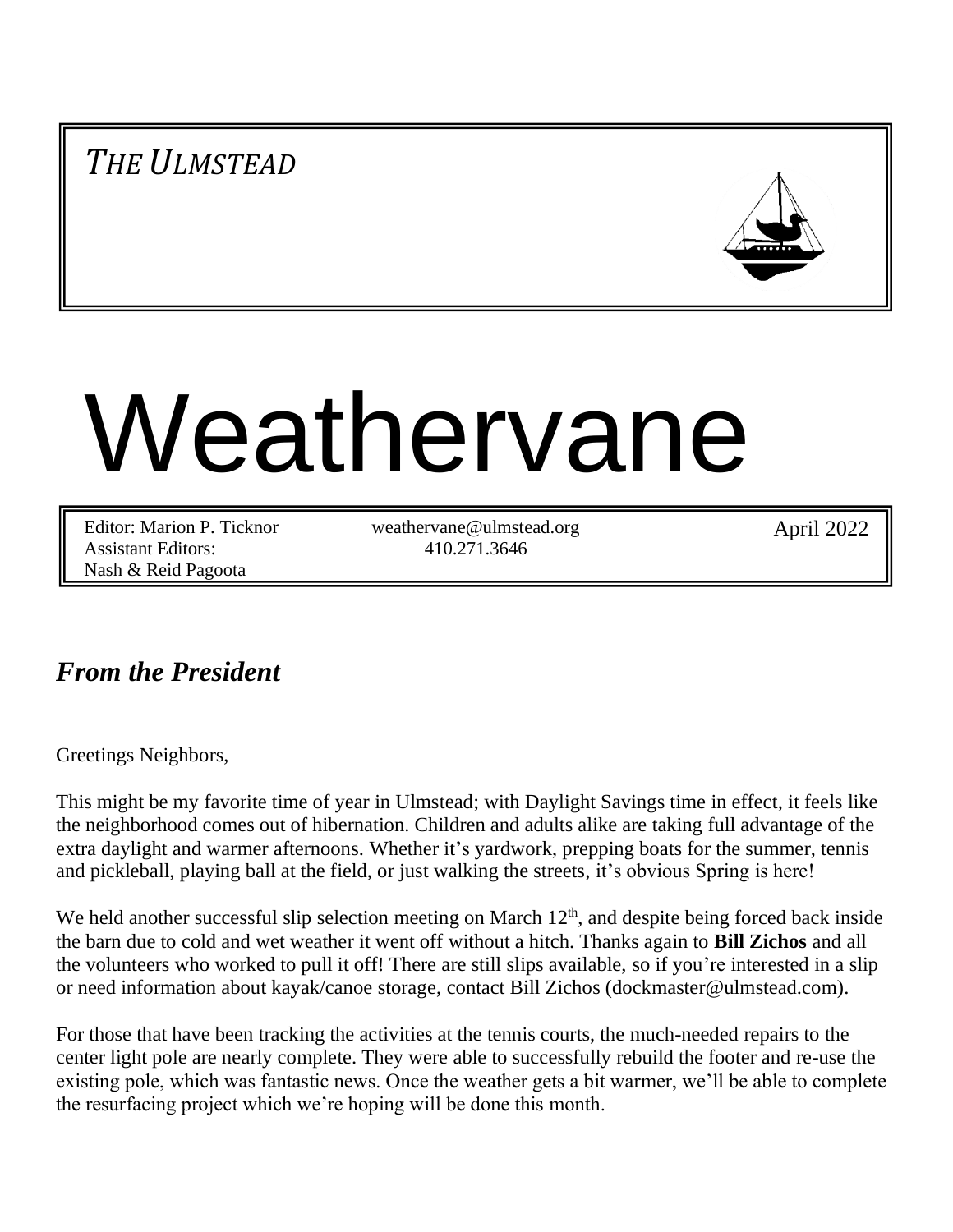In what some might find very refreshing news, new porta potties are coming to Ulmstead! Anyone who used the old ones probably knows how poorly maintained they were, as our previous provider wasn't very responsive. A special thanks to **Cherie Gargagliano** who led the charge to solicit quotes, recommend a new provider, and coordinate getting the old ones removed and new ones delivered!

There was a lot of discussion at this year's Board meeting about pedestrian safety. We are working with a local Brownies troop to help advertise a pedestrian safety campaign, but in the meantime here are a few things to consider while enjoying the nice weather:

- $\Box$  Walk on the LEFT side of the street, facing traffic
- $\Box$  Bike on the RIGHT side of the street, riding with traffic
- $\Box$  Wear reflective gear when walking/biking at night
- $\Box$  Be courteous! Pedestrians should give cars room to pass, and drivers go SLOW.

As we look forward to even warmer months, I'll offer another reminder that registration is now open for both the Swim Club and the Swim Team. Planning is underway for the adult Spring into Summer party, so keep an eye out for email updates and we'll include an announcement in next month's Weathervane. Finally, we are still looking for a volunteer to take over the  $4<sup>th</sup>$  of July festivities. If you are interested in helping out with that or can volunteer for any other position (vacancies listed on the last page of this Weathervane) please contact the Board. Thank you!

Mike Sawyer UCI President President@ulmstead.org

# **UCI DEPARTMENTS AND ACTIVITIES**

# **NAUTICAL**

Despite inclement weather, another eagerly awaited slip selection was held on the second Saturday of March. Rain, which forced the annual spring ritual inside the barn, could not dampen the excitement of picking your boat's new home for the year.

The piers have all been prepared and boats have begun to arrive for the upcoming boating season. There are still good slips available. Please contact Bill Zichos at dockmaster@ulmstead.org for information about an available boat slip. Nautical stickers are required to use the boat ramp or small boat racks. Please contact **Lynne Andrews** andrews691@verizon.net for ramp stickers and **Barb Stone** bstone1213@yahoo.com for small boat stickers.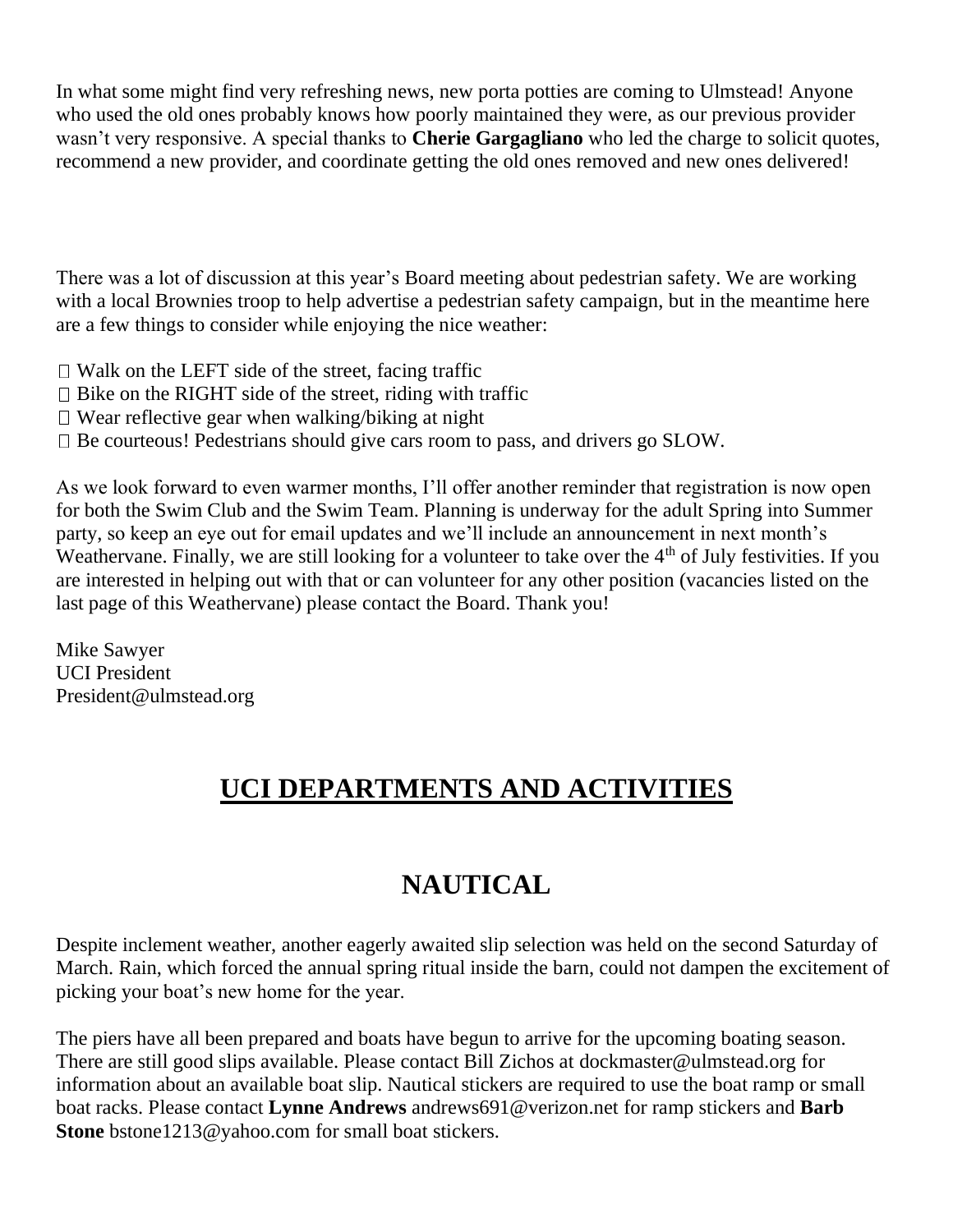Wishing everyone a safe and enjoyable boating season.

Bill Zichos, UCI Nautical Dockmaster@ulmstead.org

## **BARN**

Hi All,

Thank you all that attended the Barn Feasibility Study meeting back in mid-February! We had a great turnout, and I appreciated the questions and feedback on our findings from our study. For those that couldn't make it, the documents are on the website in the 'members only' section so feel free to have a look and reach to me with questions. I am going to hold one more study overview meeting for those who couldn't attend in April during a weekday evening at the barn, so please be on the lookout for a notice via UCI emails.

As for next steps beyond that, the Barn Committee will be putting out a neighborhood survey looking for more specific feedback on what was presented, and we will likely do a townhall or two based on the survey results in May. We will also be working with the professional services firms to determine the recommended next steps and from there we will be putting together a timeline with target dates to share with the community.

Lastly, the barn is technically available for UCI to use but it is in very rough shape so it currently isn't open for rental events. We can still hold a community event like we did for slip selection. As always, please feel free to reach out to me with questions and I will be happy to answer them.

Thanks! Bryan Murray Barn@ulmstead.org

# **SOCIAL**

**Spring into Summer Party! SAVE THE DATE – Thursday, June 9th** (this is the real date- the March Weathervane ad was a misprint)  $\circledcirc$ Mark your calendars now! Food Truck, Music, & Drinks for *adults only*

# **ANNOUNCEMENTS**

**Join Scouts**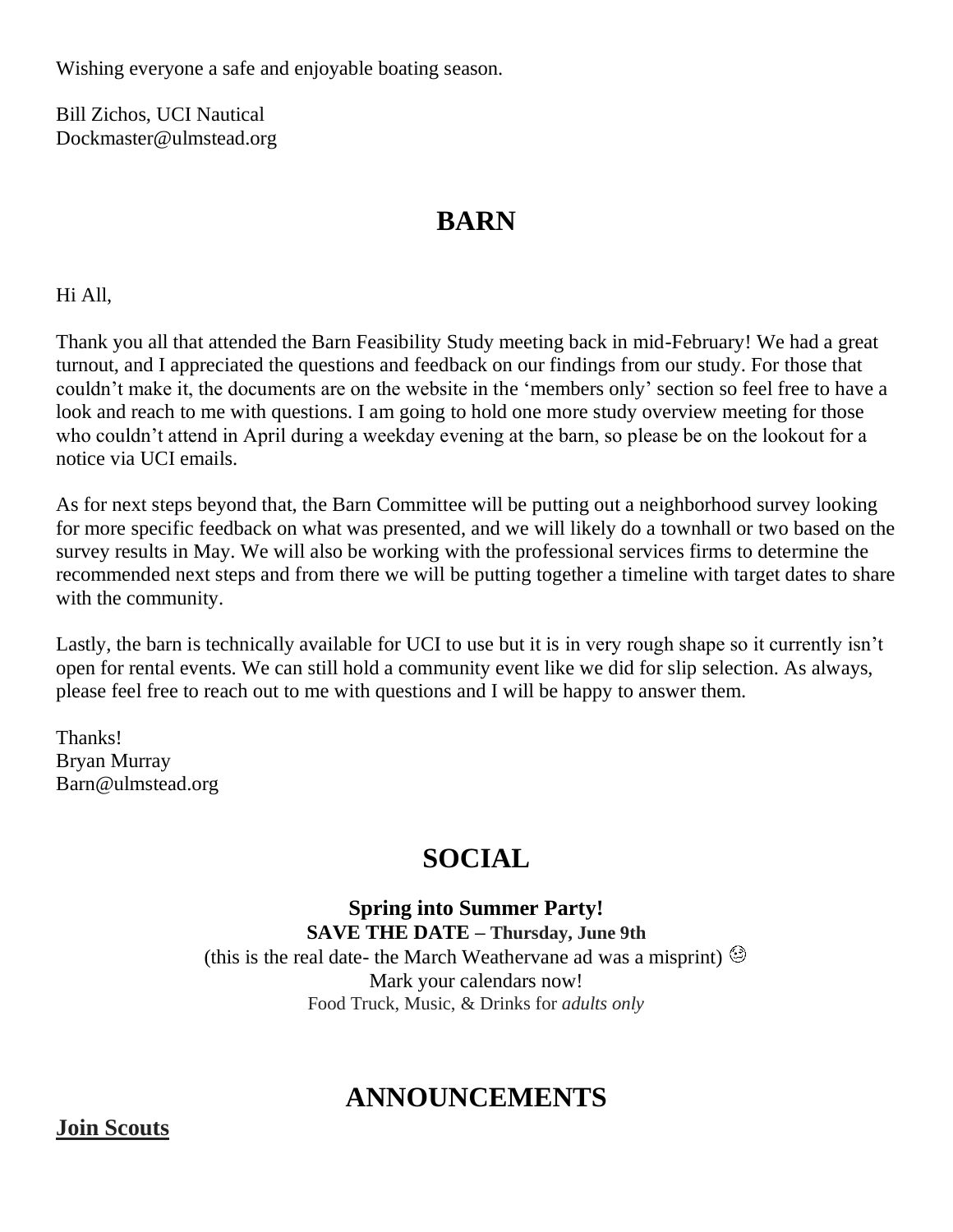Would you like to go camping, learn new skills, make new friends, and have fun? Our Troop is meeting OUTDOORS at Anne Arundel Fish and Game Club Sunday afternoons at 3:00. The Scouts have the opportunity to participate in shooting sports at our meetings. We have weekend camping trips every month, plus a one-week Summer Camp. Come check us out! You can join even if you never were a Cub Scout. Also, we are still collecting worn out flags for a patriotic flag retirement ceremony. Contact **Mike Allen** for information at 410-919-8487.

# **OBITUARIES**

## *Linda Norris*

Linda and her husband Jeff have lived at 698 White Swan Drive for over 14 years. On February 15 Linda died peacefully at home surrounded by her family. She had struggled for six years with corticobasal syndrome, a rare neurodegenerative condition that progressively deprived her of the ability to care for herself and communicate with others but left her awareness largely intact. Linda weathered the illness with courage, strength, and dignity, never expressing anger or frustration.

Linda liked people and was invariably liked in return. She once was described as a warm and empathetic "cultivator of relationships." She applied those skills as a Deacon and Stephen Minister at Woods Memorial Presbyterian Church, and in Ulmstead by serving on the steering committee to rejuvenate the "Savvy Senior" program. Linda and Jeff have also been beneficiaries of the generosity of numerous Ulmstead residents ranging from cards, flowers and periodic visits to regular delicious meals served for more than two years. Thank you for reminding us that Linda was never alone on her journey.



## *Bill Kennerly, Jr.*

William (Bill) Richard Kennerly Jr., 88 of Annapolis, and former resident of Ulmstead, passed away peacefully on Saturday, February 26<sup>th</sup>, 2022, after a two-year battle with ALS. Bill's infectious spirit and generous heart could be felt by anyone who came in contact with him – but it was especially noticed by his lifelong love and partner, Nancy. If you knew Bill – you were no stranger to the celebrations and get togethers that Nancy and Bill hosted on a regular basis.

Over the 41 years Bill and Nancy lived in Ulmstead, they raised their children, sponsored 4 midshipmen, belonged to 3 supper clubs (2 of which are still active today) and owned 3 different homes. This dynamic duo helped refine many of the longstanding UCI traditions we still are fortunate enough to experience today. Bill was part of the adult softball league and head of the resident run security detail in Ulmstead.

His days were filled with sailing, hiking, mushrooming, skiing, and entertaining the many friends in Arnold & Breckinridge. At 79 years young, this love of hiking led him to cross the rugged Pyrenees and winding through lush hillsides on the Camino de Santiago, a 500-mile trek across Spain.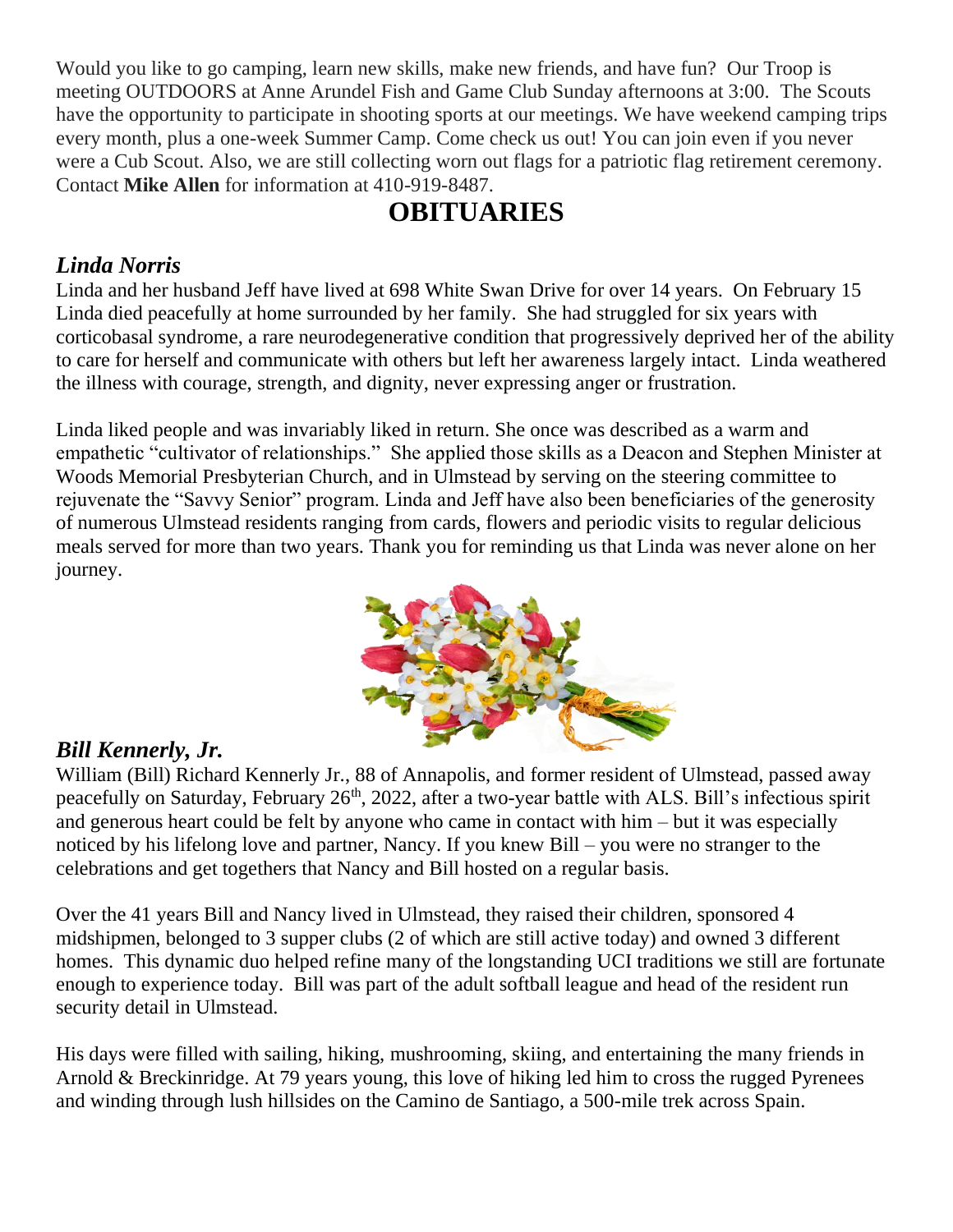Bill is survived by his loving wife Nancy, four children Suzanne E. Kennerly (Claude Gregory), William R. Kennerly III (Lisa Duncan), Donna J. Harrigan (Charles) and Ralph Foster Smith Jr., seven grandchildren, and six and ½ great grandchildren.

When you think of Bill, celebrate his shenanigans, remember the stories and smile, because there were not many stones that he left unturned in his adventurous life – and that is how he would want to be remembered.

## **UCI OFFICERS AND VOLUNTEERS**

**www.ulmstead.org**

*Please email any changes / updates to Weathervane@Ulmstead.org and Membership@Ulmstead.org. Thanks!*

Assistant Treasurer Jim Vermilye

UCI Board of Directors Mike Sawyer – President/Nautical  *and liaison roles* – Vice President/Security Marina Anglim – Membership/Tennis – Beach Colin "Dino" Lynch – Pool/Scenic Bryan Murray – Barn Secretary Colin Robertson Treasurer Renee Kelly

#### **INDEPENDENT ORGANIZATIONS**

#### **ULMSTEAD SWIM CLUB**

https://sites.google.com/a/ulmstead.org/ulmstead-pool/

President Mike Duvall Vice President Sharman Devaney Secretary Tracy Seybert Membership Lisa Gattie Treasurer Jenny Hardgrave Maintenance Mark Dupcak Member at Large Kerri Sodero

Social Corey Green & Trish Brett UCI Board Liaison Colin "Dino" Lynch Swim Team Liaison Suzanne Vaaler

**SWIM CLUB QUICK LINKS**

pool@ulmstead.org

#### **SWIM TEAM**

www.UlmsteadSwimTeam.org Directors Karin Mottus & Ime Lewis Merchandise Marina Anglim Concessions Julie Brick & Courtney Dupcak GASL League Rep Jerilyn Deitch Meet Manager (IT) Liz Norton Treasurer Laura Martino<br>Team Webmaster Hannah Goldst Hannah Goldstein Volunteers Coord Alli Smith

Head Coach Colleen Winans Assistant Coaches Trevor Brinton Special Events Michelle Mahan

**BOY SCOUT TROOP 835**<br>aster Mike Allen

Scoutmaster

Membership Department Kathy Pruissen Bumper Stickers Lynne Andrews Webmaster EG Gipple

Autumn Party

Children

Adult/Family Events

July 4th Parade & Picnic

Barn Department Chris Barron Reservations Elizabeth Manicchia & Kathie Cosgrove Beach & Shore Department Vin Hardick Reservations Ginny Vernick Nautical Department Bill Zichos Dock Party Jessica Lane Scenic Department *Vacant* Ball Field Bob Svehlak Beautification Michelle Mahan Security Department Bob Ammon Tennis Department Stephanie Pagoota Maintenance Mark Overton

**DEPARTMENTS & ACTIVITIES**

Social Activities Department *Vacant* Senior Activities B. Myers, P. Konrad

> Spring into Summer Membership Dept<br>July 4th Parade & Picnic Mike Duvall Fishing Tournament Richard Harrison Ladies Wine & Cheese Gillian Duvall Fall Camp-out Rob Hooper Guy's Beer & Brats Scott Glubke Wings, Chili, Homebrew Chris Brett

Weekly Playgroup Anne Lynch Spring Party *Vacant*<br>
Autumn Party **Trish Brett** Christmas Kathy Vavrina

Welcoming Mary Jo Powers, Ann Albrecht, Tracy Seybert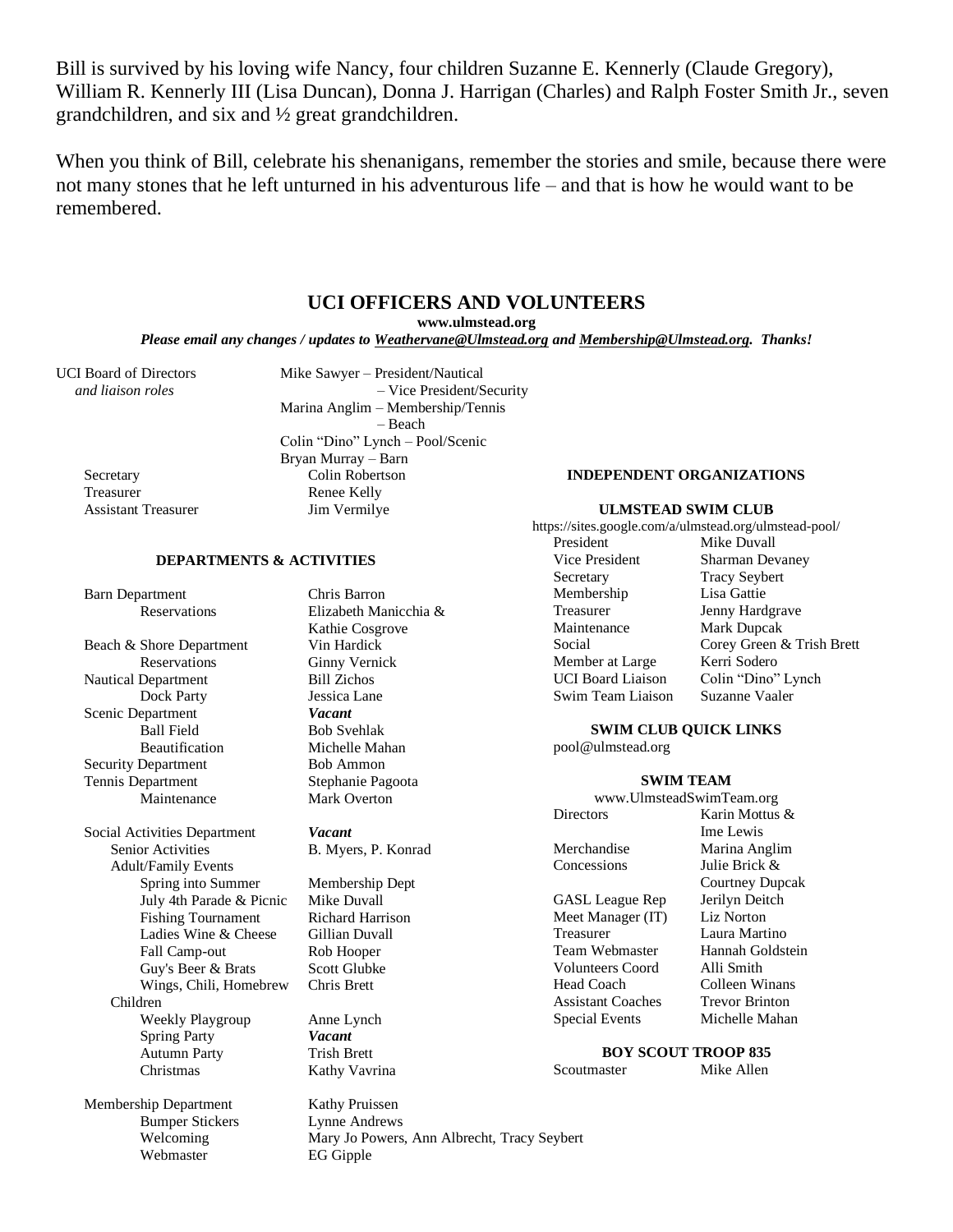Community Emails Mandy Panetta<br>Weathervane Editor Marion Ticknor Weathervane Editor

Weathervane Distribution Mike Allen (manager), S. Allen, August, Abbey, Cooley, Daly, Davis, Delany, Deller, Fierstein, McCoun, McKees, Root, Weiss, Wildt

### **EMAIL QUICK LINKS**

Board@ulmstead.org President@ulmstead.org Secretary@ulmstead.org Treasurer@ulmstead.org Security@ulmstead.org DockMaster@ulmstead.org Barn@ulmstead.org Social@ulmstead.org Membership@ulmstead.org News@ulmstead.org Weathervane@ulmstead.org Tennis@ulmstead.org